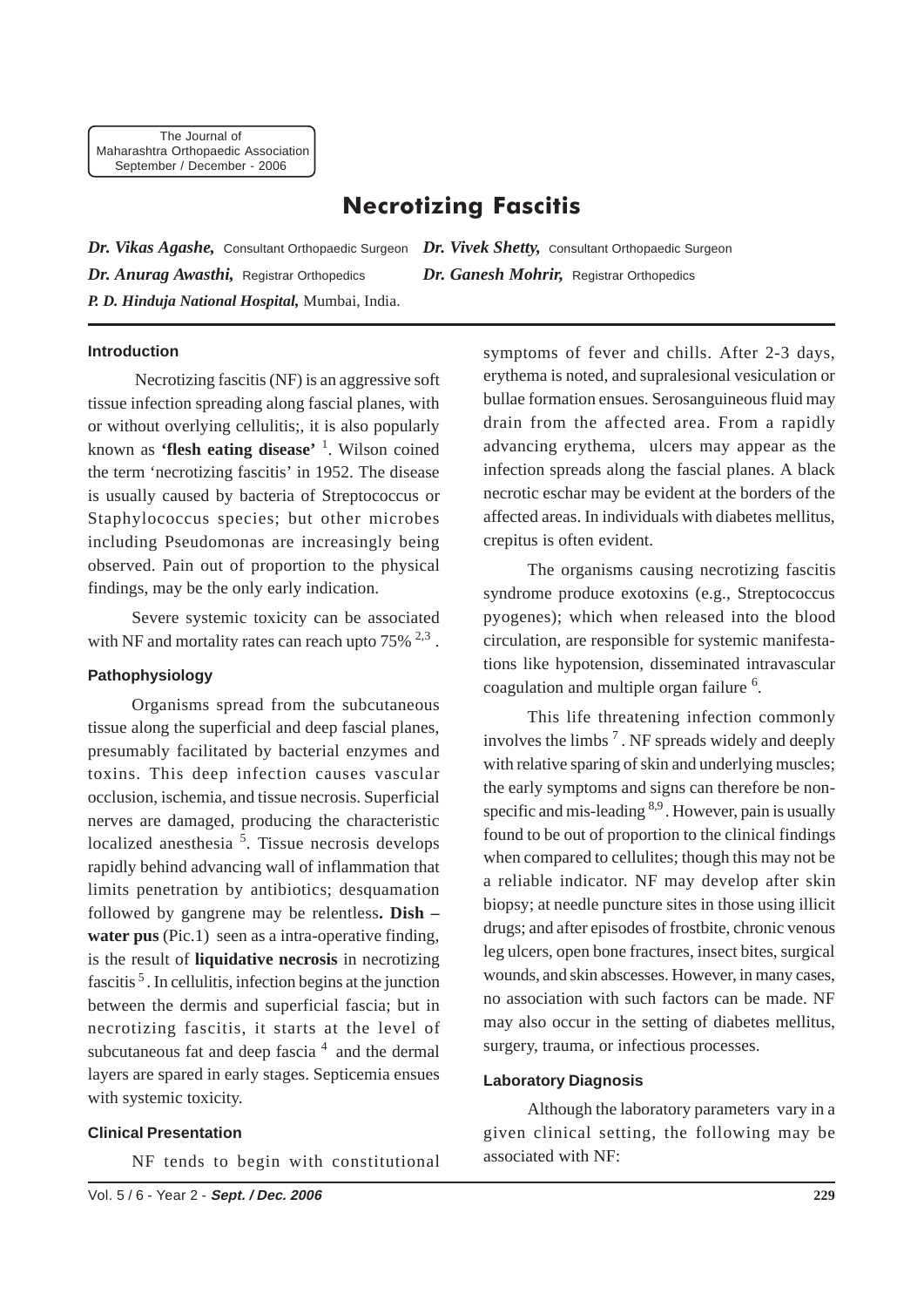- Elevated total leucocyte count  $> 14,000/\mu L$ .
- Elevated Erythrocyte sedimentation rate and C- reactive protein.
- The blood urea nitrogen level may be elevated  $> 15$  mg/mL.
- Low serum sodium levels < 135 mmol/L.

### **Imaging Studies**

- Standard radiographs are of little value unless free air is depicted, as with gas-forming infections.
- CT may be more sensitive than plain radiography in demonstrating subcutaneous air.
- Ultrasonography may facilitate the rapid diagnosis of NF; it usually demonstrates fluid collection along fascial planes extending beyond the clinical spread.
- Contrast enhanced CT scan helps in localization and extent of the lesion; but MRI has better specificity and sensitivity.
- T2-weighted MRI may show well-defined regions of high signal intensity in the deep subcutaneous tissues and fascial plane. MRI for demonstration of the extent of NF may be useful in directing rapid surgical debridement. It has high sensitivity but low specificity.

### **Histological Findings**

Sections show superficial fascial necrosis with blood vessels occluded by thrombi. A dense infiltration of neutrophils may be observed in deeper parts of the subcutaneous tissue and fascia. Subcutaneous fat necrosis and vasculitis are also evident. Excisional deep skin biopsy may be helpful in diagnosing and identifying the causative organisms.

*"Disproportionate pain, patches of cutaneous necrosis, hypotension, as well as clinical signs of subcutaneous gas formation, absent significant epidermal involvement, (peau d'orange) are clues that should lead to the diagnosis of NF. (Tang 2001) <sup>5</sup> ."*

*"Once the diagnosis of NF is confirmed, initiate treatment without delay. Because of the complexity of this disease, a team approach is best."*

# **Medical Therapy**

Necrotizing fascitis should be considered an emergency. The patient preferably be treated in consultation with infectious disease specialist and intensivist. Nutritional support alongwith broad spectrum antibiotics for coverage of aerobes ( gram positive and negative bacteria) and anaerobes is required. Ampicillin +/- sulbactum or Ist generation cephalosporin alongwith Gentamicin/ Amikacin and metronidazole/clindamycin may be combined for adequate coverage, depending upon drug allergies and renal function. Vancomycin may be indicated if there is high prevalence of MRSA. The antibiotics should be administered parenterally for 2-3 weeks and followed by oral regimen for 6-8 weeks. The change of drug should be guided by the culture/ sensitivity reports.

### **Surgical Care**

In all patients, examination by an experienced surgeon is critical. Once the clinical diagnosis is made, immediate surgical debridement is necessary. During  $1<sup>st</sup>$  debridement, the infected tissue must be sent for culture/ sensitivity and histopathological evaluation routinely. Skin swabs are not representative of underlying infection and should be avoided.

This regimen outlined below is continued until further tissue necrosis stops and the growth of fresh viable tissue is observed. If a limb or organ is involved, amputation may be necessary because of irreversible necrosis and gangrene or because of overwhelming toxicity, which occasionally occurs. **Prompt surgery ensures a higher likelihood of survival.**

- The surgical incisions should be deep and extend beyond the areas of necrosis until viable tissue is reached.
- The entire necrotic area should be excised, including flaps of doubtful vascularity with internal degloving.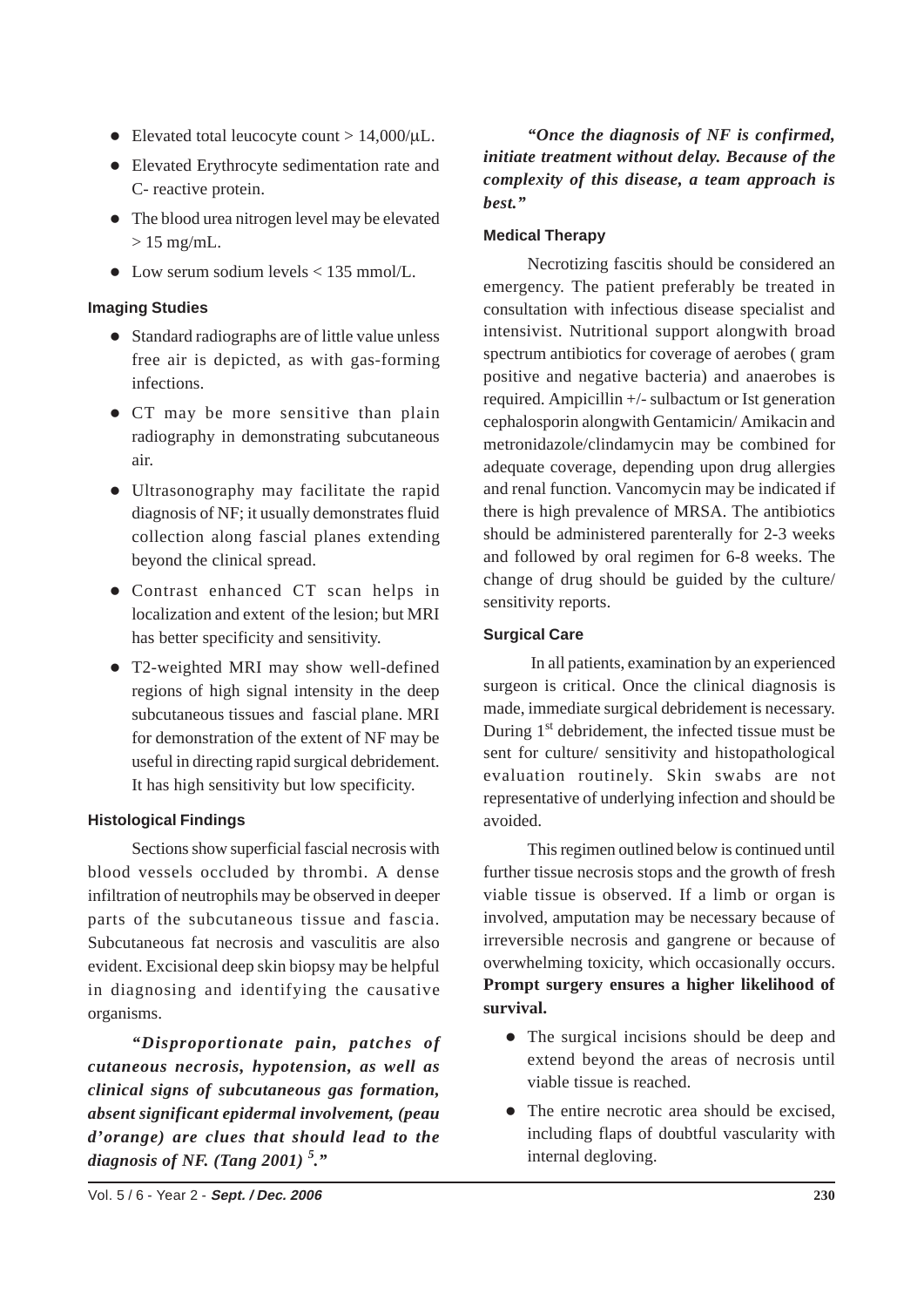- The wound should be well irrigated.
- Hemostasis should be maintained, and the wound should be kept open for delayed skin coverage.
- Surgical debridement and evaluations should be repeated almost on a daily basis. Monitor the patient using parameters of clinical improvement, total and differential leucocyte counts and improvement in renal perfusion status.

# **Complications**

Sepsis and renal failure are usual complications. Septicemia is typical and leads to severe systemic toxicity and rapid death unless appropriately treated.

### **Medicolegal Issues**

Missing this diagnosis may prove fatal for the patient and lead to obvious medicolegal repercussions for his or her health care providers.

# **Study Design**

We retrospectively reviewed records of twelve patients admitted to our hospital between September 2002 to September 2006 with mean age of 54 years (range 37-70 years). All patients were diagnosed as suffering from necrotizing fascitis, based on clinical presentation and positive histopathology report.

MRI was done in six and ultrasonography in six out of twelve patients. All the patients were evaluated pathologically for bacteremia by blood and urine cultures. Pus samples for culture/sensitivity were sent routinely at the time of admission and sequentially during debridements. All the tissues were subjected to histopathological examination, and final diagnosis rested on that report.

Early aggressive debridement was performed in all the cases, and the necrotic tissue was excised along with a margin of normal tissue, until punctate bleeding and contractile muscle tissue were identified. All the patients were put on broad spectrum parenteral antibiotics at admission, and later changed/continued depending on their culture/ sensitivity report. Repeated debridement were done, as and when indicated. We also had multidisciplinary team for evaluation of patients, including infectious disease specialists and intensivists with required ICU back up.

# **Result and Inference**

We found that MR imaging is a useful tool in early diagnosis of NF, and it helps to decide the extent of involvement of fascial planes, contributing to the decision for extent of surgical debridement required. T2 weighted MR imaging is better than CT scan in delineation of **fluid collection in inter-fascial planes**, we found MRI positive in all the six patients in whom it was done, as compared to Ultrasonography that was positive in four out of six patients studied, this was in concordance with the study of Schmid MR et al in 1998<sup>10,11</sup>. Still, bedside ultrasonography can serve as a useful & costeffective tool, if MRI facilities are not available or patient is morbidly ill.

NF is usually caused by bacteria of Streptococcus and Staphylococcus group, but we had a completely different microbiological spectrum with Pseudomonas emerging as a leading pathogen, alongwith Staphylococcus. We had a higher incidence of Pseudomonas aeruginosa infections (three out of twelve cases) similar to the series reported by Christofer McHenry et al in 1995  $16$ . We also had polymicrobial causation; other pathogens included Proteus, Acinetobacter species, and E. coli  $^{12}$ . Staphylococcus is particularly known to cause rapidly progressing disease  $^{13}$ . In 1924, Meleny documented 20 cases of hemolytic streptococcal gangrene which we now believe to be necrotizing fascitis. He described rapidly developing inflammatory skin lesions, including heat and erythema, as the early clinical features  $14$ . Weiss and Laverdiere suggested that formation of **bullae** was an early sign <sup>15</sup>.

We, in our study, didn't have any evidence to suggest that the pathogenic strain is likely to affect the final outcome.

Raised leucocyte count  $(> 20,000)$  was seen in eight out of twelve of our patients at the time of admission, however no statistical relationship was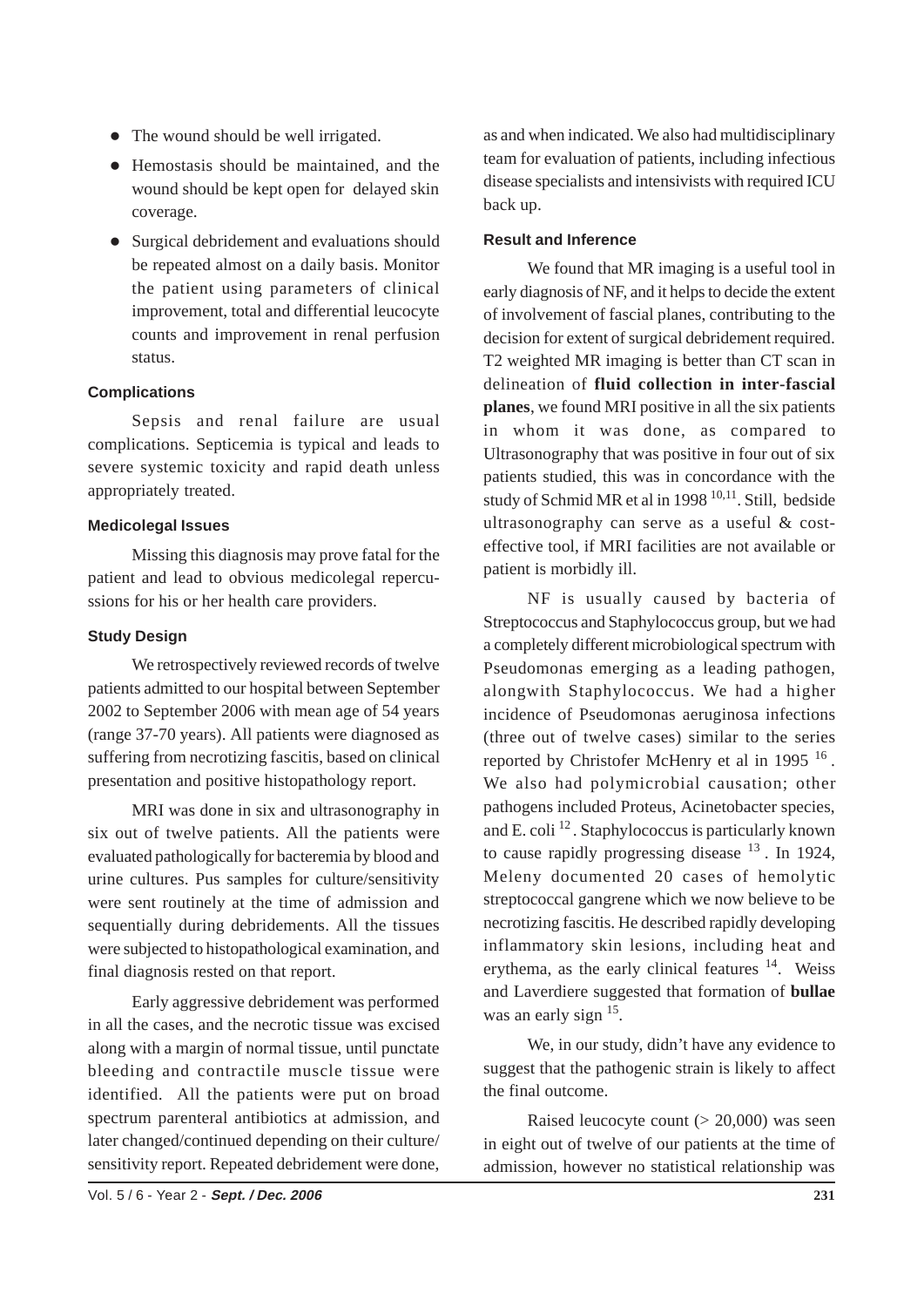evident in terms of high TLC and extensive mutilating procedures performed as a life saving measure; although it did increase the total duration of hospital stay including ICU period and raised the total treatment cost. Among the treatment responders, total and differential leucocyte count was important indicator of improvement and correlated well with clinical status.

The operative findings, including necrosis of subcutaneous fat (brownish) and fascial plane (greyish), loss of normal resistance of tissue planes and 'dish-water' pus, are the result of **liquidative enzymatic necrosis**. Antibiotics may not reach the necrotic tissue because of thrombosis of the vessels. **WM Tang concluded that the most reliable guide to the extent of spread was the loss of normal tissue resistance <sup>5</sup> .**

Stone et al<sup>3</sup> reported that  $63\%$  of the death from necrotizing soft tissue infections occurred within 7 days of hospital admission, and Rouse et  $al<sup>17</sup>$  found that 45% of death from Necrotizing soft tissue infections occurred within 10 days of initial debridement and resulted either from persistent infection after inadequate debridement or rapidly developing septicemia. In the series reported by Ledingham and Tehrani $18$ , early mortality occurred in only 2 out of 11 patients with fatal infections, and these deaths resulted from causes unrelated to underlying infection. In our study, mortality was seen in two out of twelve patients; both of them had presented to hospital after 7 days with septicemia and multiple organ failure.

We found that **Diabetes Mellitus was the single most important medical condition affecting prognosis;** especially those with evidence of microvascular complications had higher chances of amputation/disarticulation $19$ . Seven out of twelve patients were diabetic, and there was higher rate of amputation( five of them) in these patients.

The major determinant of overall prognosis in our study was the time delay between the onset of illness and initiation of surgical debridement and appropriate antibiotic therapy based on culture reports. Four out of twelve patients presented to our hospital within one week, and had excellent outcome in terms of limb salvage and reduced hospital stay. Eight out of twelve patients presented after one week, two of them were salvaged, while six patients had poor prognosis in terms of amputation/disarticulation or death. Aggressive surgical debridement was performed in all the cases; however in those presenting late, the number of debridements didn't alter the worse outcome. The mortality rate in our study was two out of twelve cases. The world wide mortality rate which can be as high as 75%, reflects the severeity of infection and related to the percentage of body surface involved, the presence of systemic acidosis and hypotension<sup>16</sup>, as well as the time delay between admission to hospital and first surgical debridement. As most of our patients were primarily treated at peripheral hospitals, an insight into the problem may help in earlier diagnosis and reduction of morbidity for the patient. Inadequate debridement or delay was an important reason contributing to morbidity.

Hyperbaric O2 therapy is shown to improve the outcome in NF as illustrated in the study of Escobar SJ et al in 2005  $^{20}$ , we however had no experience with that in our study.

The key factor reducing morbidity and mortality in this study, were early clinical suspicion supported by investigatory feed back, and prompt decision for thorough surgical debridements<sup>21-25</sup>, alongwith back up with intensive care facilities and multidisciplinary approach for management.

> **᠅ Illustrations ☆ FIGURE 1**

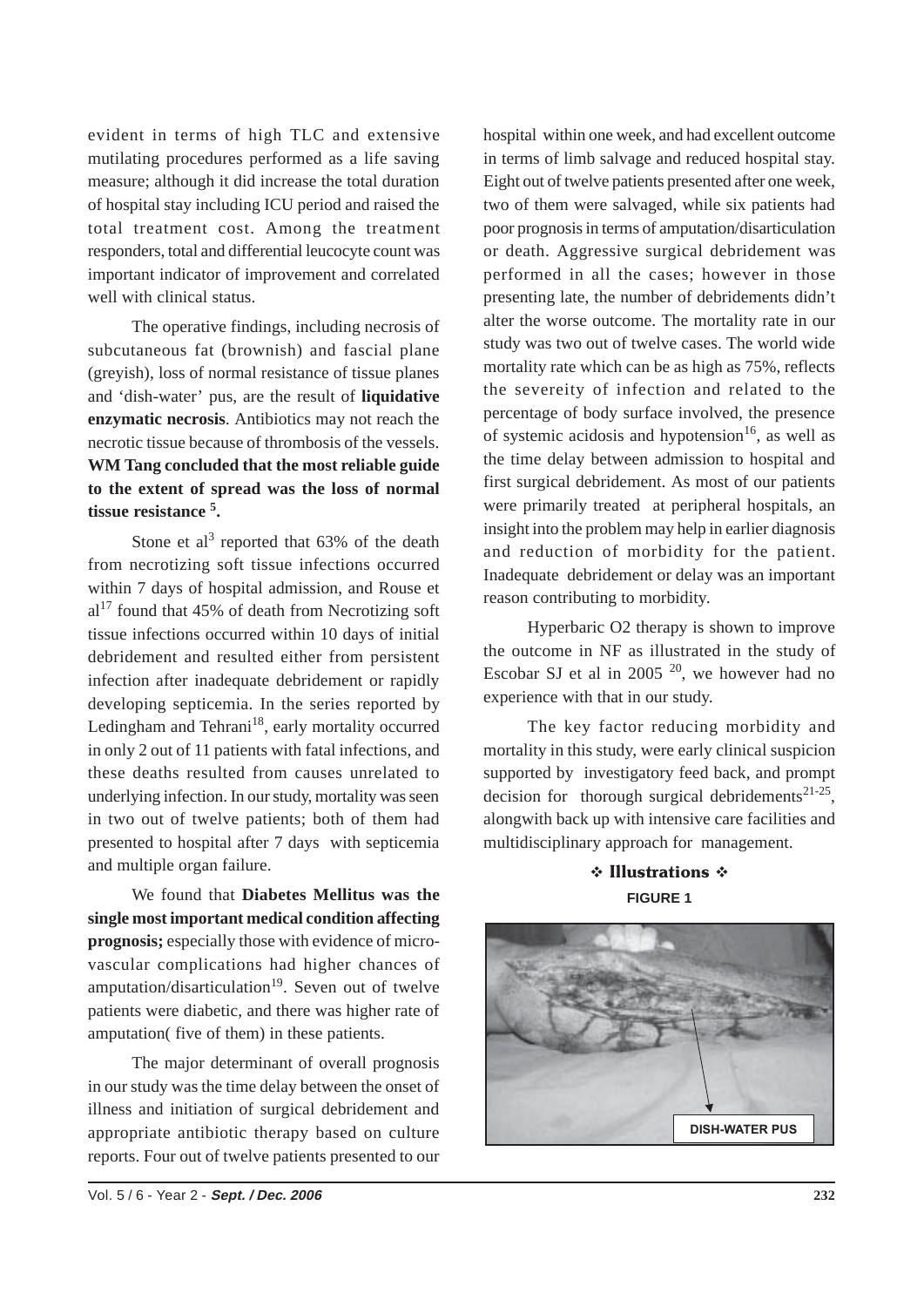**FIGURE 2 : M/70 diabetic, presented ten days after symptoms; diagnosed & treated as cellulitis before admission. Infection spreading rapidly along the plane of necrotic fascia.**



**Fig. 2A**



Hyperintense Signals On T2 Weighted Images Along Inter-fascial Planes (Coronal Section)

**Fig. 3B**



**Fig. 2B**



**FIGURE 3 : Clinical presentation and MRI of 43/M presenting with necrotizing fascitis involving left chest wall; presented seven days after symptoms; septic focus at elbow and ankle with history of manipulation for erroneous diagnosis of posterior shoulder dislocation.**



Hyperintense Signals On T2 Weighted Images Along Inter-fascial Planes (Transverse Section)

**Fig. 3A**

**FIGURE 4 : 45/M, presenting with cellulitis of left leg progressively involving whole of left lower limb, and extending upto gtuteal region over 5 days, treated initially with antibiotics and multiple inadequate small incisions in subcutaneous plane. The patient presented in acute renal failure and had to undergo left hip disarticulation to control sepsis.**



**Fig. 4A**

Contd. on next page....

Vol. 5 / 6 - Year 2 - **Sept. / Dec. 2006**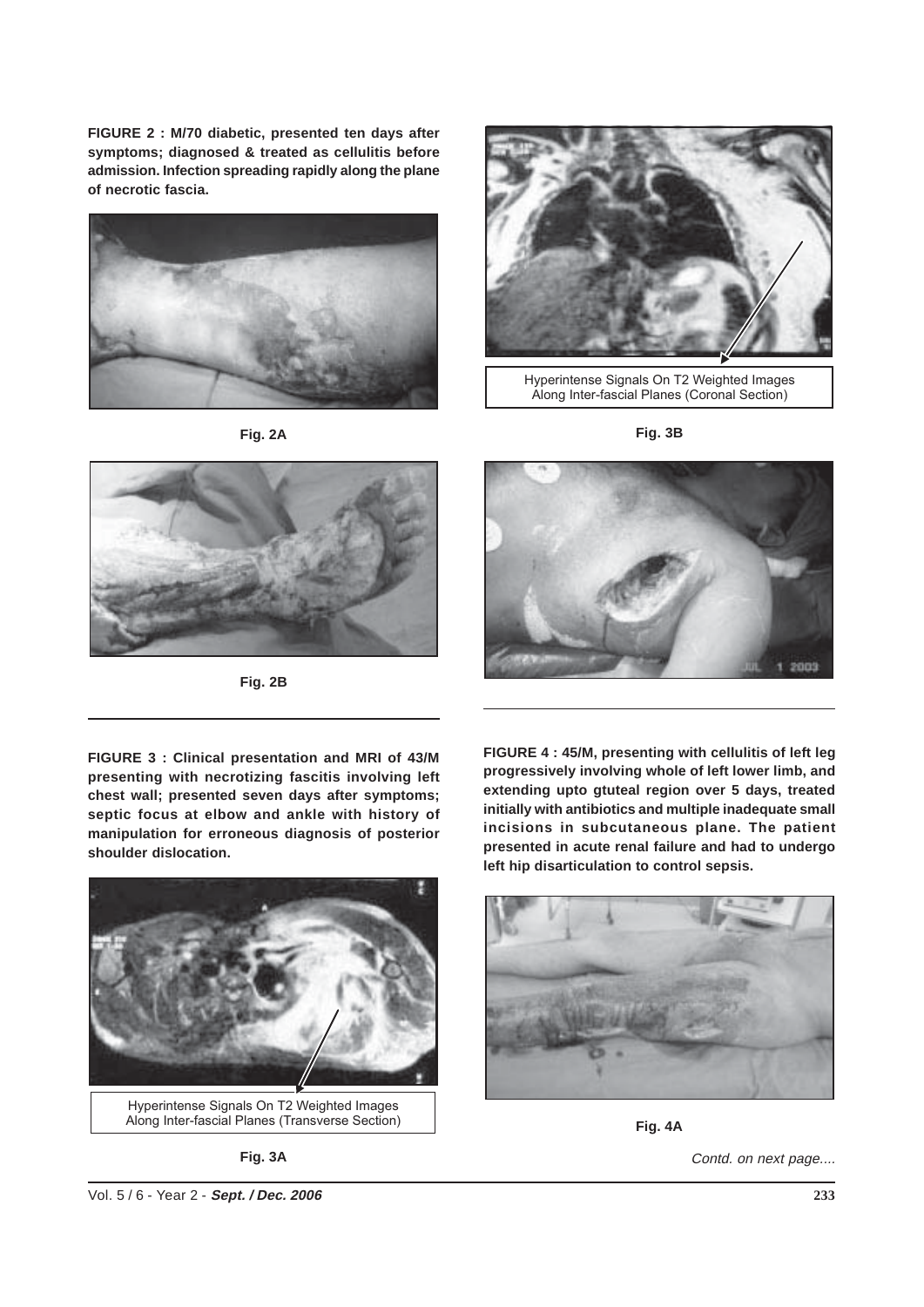

**Fig. 4B**

**FIGURE 5 : 35 year lady presenting with history of swelling left ankle and foot, both medial and lateral aspect; admitted seven days after onset of symptoms; areas of necrosis evident at admission; patient was treated with extensive multiple debridements and split thickness skin grafting. Excision of a bridge of apparently normal skin with internal degloving resulted in rapid improvement.**



**Fig. 5A**







**Fig. 5C**



**Fig. 5D**



**Fig. 5E**



**Fig. 5F**

#### **References**

1. Fernandez Guerrero ML, Martinez Quesada G, et al. Streptococcal gangrene and so called flesh eating bacterial disease. Rev Clin Esp. 1999 Feb;199(2):84-8.

2. Sekeres LA. Necrotizing Fascitis: A perioperative care study. Crit. Care Nurs Clin North Am 2000 June; 12(2): 181-6

3. Stone HH, Martin JD Jr. Synergistic necrotizing fascitis. Ann Surg 1972;175:702-

4. Green RJ, Dafoe DC, Raffin TA. Necrotizing fascitis. Chest 1996;110:219-2

5. WM Tang, PL Ho, KK Fung, et al. Necrotizing fascitis of a limb. J Bone Joint Surg(Br) 2001;83-B:709-14

6.Louie L, Simor AE, Louis M, McGeer A, Low DE. Diagnosis of group A streptococcal necrotizing fascitis by using